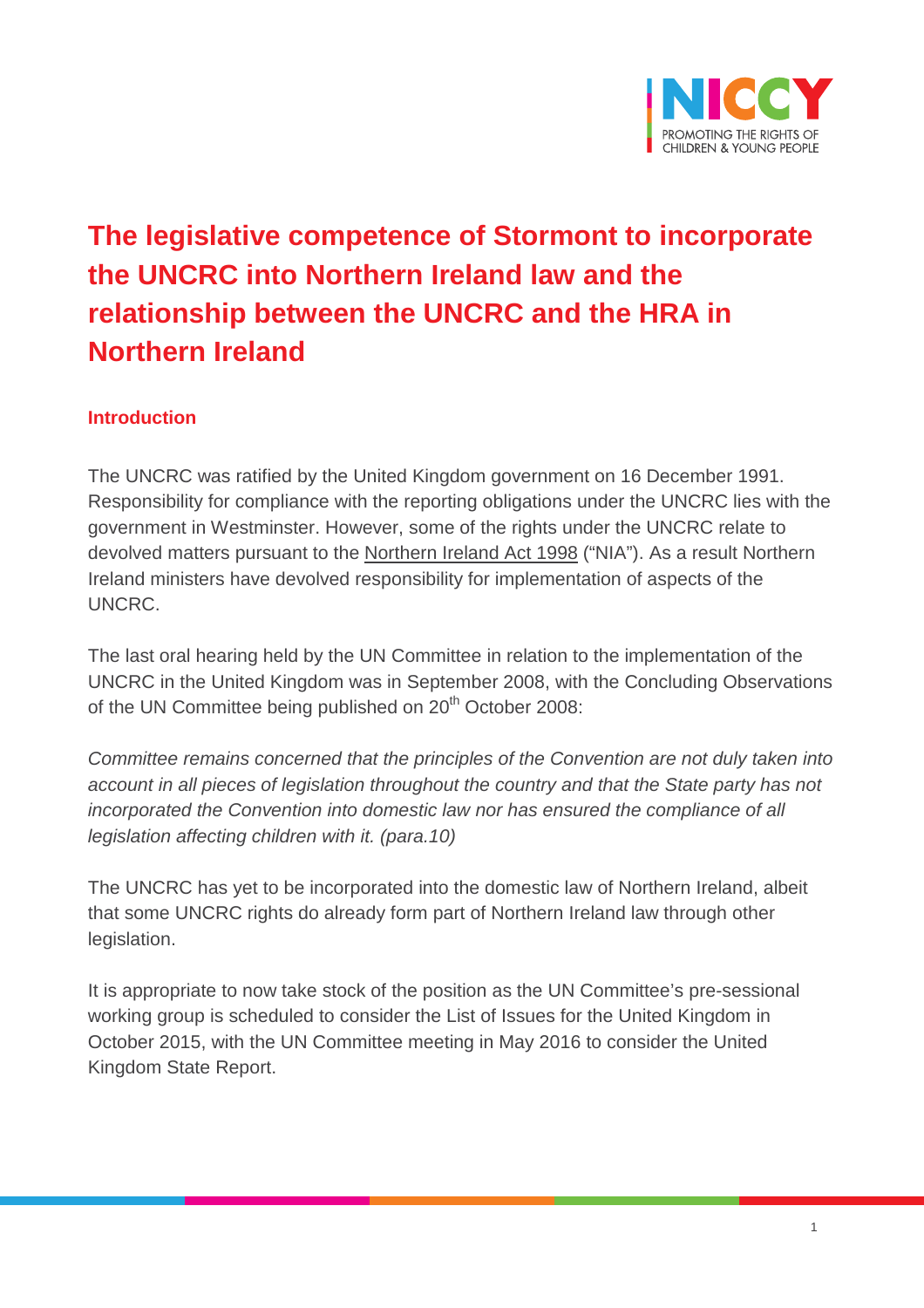

#### **Requirement for incorporation**

The UNCRC is an international human rights treaty with the status of legally binding international instrument. That it has not been incorporated into domestic law has real significance for the ability of the courts in the United Kingdom courts to rule on any rights that it confers on children.

However, that does not mean that the UNCRC is without significance in the domestic setting. The courts will look to the UNCRC as an aid in interpreting legislation and in the interests of achieving a consist approach. See Weatherup J in *McMillen and Board of Governors of Ballyclare High School* [2008] NIQB 21, para.16:

*I refer to the United Nations Convention on the Rights of the Child. Article 3 provides that in all actions concerning children, public authorities, including schools, will ensure that the child's best interests shall be a primary consideration. Article 12 provides the right of a child to have their views heard on all decision affecting them and for those views to be given due weight. Articles 28 and 29 provide the right to education that develops each child's personality and talents to the full … School discipline should be administered in a manner consistent with human dignity and conformity with European Convention rights. The effect of these provisions … is that the courts, where possible, will interpret domestic and Convention law consistently with the provisions of the United Nations Convention and will act in accordance with Treaty obligations unless domestic legislation requires otherwise …*

*The provisions of the Convention are relevant to the interpretation of the European Convention and as Lord Bingham stated in Dyer v. Watson [2004] 1 UKPC at [23] "colour the courts approach".*

See also Carswell LJ in *Re E* [2008] UKHL 66 (Holy Cross primary school case):

*A further argument was … that the police had failed to have regard to the best interests of the children in carrying out the operation. This is based on the requirement in article 3(1) of the United Nations Convention on the Rights of the Child 1989, that in all actions concerning children 'the best interests of the child shall be a primary consideration.' The Convention was ratified by the United Kingdom in 1991, but has not been incorporated into domestic law. The requirement is nevertheless a consideration which should properly be*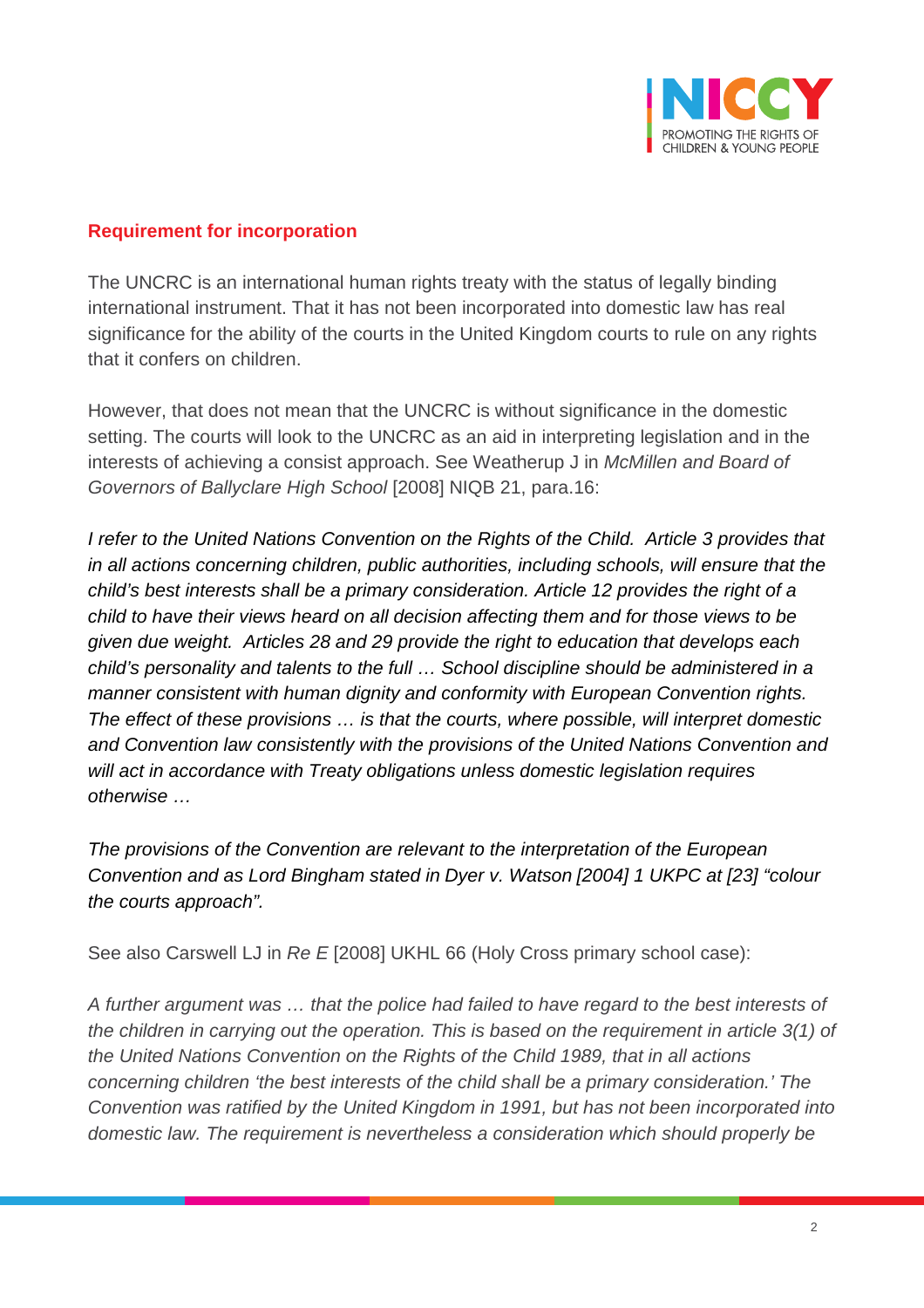

*taken into account by the state and its emanations in determining upon their actions. It is accordingly a matter which may be relevant in determining whether the actions of the police satisfied the obligations placed upon them by article 3 of the Convention.*

See more recently, Stephens J in *JR 70's Application* [2014] NIQB 5, on the interpretation of article 3 of the UNCRC in the context of article 12, article 8 of the European Convention on Human Rights ""ECHR") and decisions made under Rule 65 of the Prison and Young Offenders' Centre Rules (NI) 1995:

*There are many ways in which the voice of the child can be heard but in relation to administrative decisions of this nature there is a treaty obligation for the voice of the child to be heard. At its most elemental overlooking or ignoring the interests of a child does not comply with Rule 65 as construed in accordance with the treaty obligation. The voice of the child will not have been heard and no consideration will have been given to the child's interests as opposed to giving those interests primacy.*

However, whilst there is an increasing tendency to refer to UNCRC rights and a willingness of the courts to apply the UNCRC as an aid to interpreting existing rights, the approach is not always consistent and therefore the extent of the influence of the UNCRC not always apparent. Nor the use of UNCRC in that way be said to be a substitute for children being able to enforce in Northern Ireland their rights under the UNCRC.

#### **Power of the Northern Ireland Assembly to Incorporate the UNCRC**

The starting point is the legislative competence of the Northern Ireland Assembly ("Assembly"). Unlike the Westminster parliament, which has the unfettered power to legislate in relation to any matter, the Assembly is a creature of statute and can only legislate in accordance within the authority devolved to it. The ambit of its legislative competence is determined by sections 6(1) and (2) of the NIA. Section 6 of the NIA defines competence at (2)(a)-(f) by identifying those areas where the Assembly does not have competence, rather than where it does.

The most significant of those provisions is (2)(b) concerning *"deals with an excepted matter"*. Section 98(2) of the NIA defines *"deals with an excepted matter"* restrictively: *"For the purposes of this Act, a provision of any enactment, Bill or subordinate legislation deals with the matter, or each of the matters, which it affects otherwise than incidentally."* This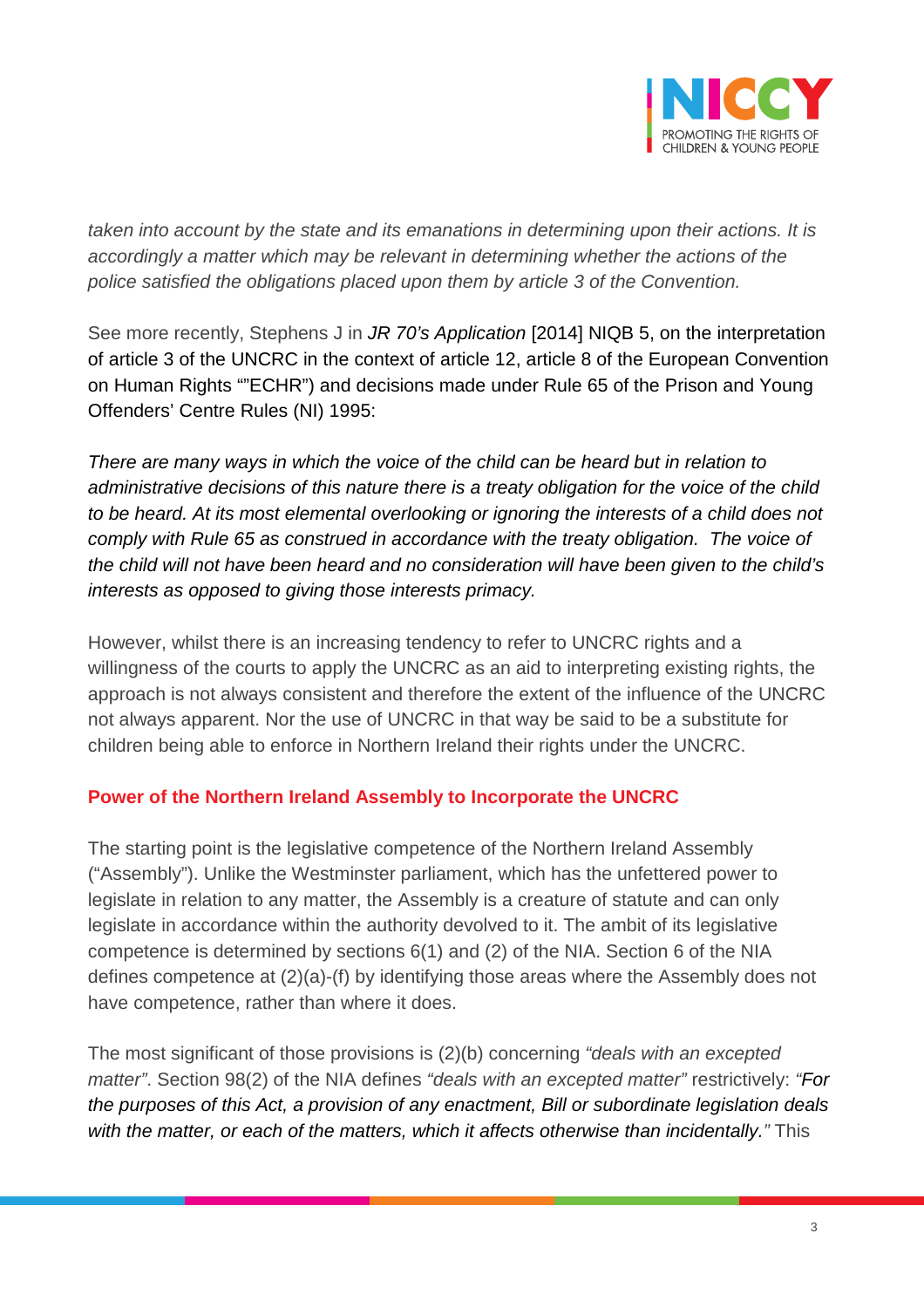

can be interpreted to mean that a provision which has only a minor effect on an excepted area can nonetheless lie outside the competence of the Northern Ireland Assembly.

Excepted reserved matters are defined in section 4 of the NIA and are set out in Schedule 2. Clearly, there are aspects of the UNCRC that 'overlap' with excepted matters. See for example para.8 of Schedule 2 on nationality, immigration and asylum and articles 7, 10 and 22 of the UNCRC on rights in respect of nationality, family reunification and refugee children respectively. The Assembly, therefore, has no competence to incorporate UNCRC in its totality.

The real issue is therefore the extent to which the Assembly has competence to incorporate the rights in the UNCRC that are **not** excepted matters. The most relevant for those concerns *"International relations"* as provided for in para.3(c) of Schedule 2, which are defined in section 98(1) of the NIA as: *any international obligations of the United Kingdom other than obligations to observe and implement Community law or the Convention rights*. That obviously includes the UNCRC.

The issue then becomes the extent to which the incorporation of the UNCRC can be construed as *"observing and implementing international obligations"* in the manner referred to in para.3(c) of Schedule 2. The UNCRC obligations provide at article 4 that: "*States Parties shall undertake all appropriate legislative, administrative, and other measures for the implementation of the rights recognized in the present Convention"*. However, the UNCRC does not impose a requirement on State Parties to incorporate the UNCRC itself. It is focused on the implementation of rights without prescribing how State Parties should achieve that. The approach taken the United Kingdom has been to meet its obligations under the UNCRC through a mixture of legislative and policy initiatives as opposed to the incorporation of the UNCRC itself.

If such an approach is adequate to meet the requirement at article 4, does that mean incorporation of the UNCRC is not required by the UNCRC and therefore is not to be construed as an international obligation? Does that mean the Assembly therefore lacks legislative competence? I do not think so. It is a distinction between 'means' and 'effect'. The combined force of section 6, schedule 2 and section 98(1) is that the Assembly is not precluded from giving effect, by incorporation where necessary, to those UNCRC rights that are neither excepted nor reserved matters. Furthermore, section 83(2) of the NIA provides for an approach that errs on the side of competence: "*The provision shall be read*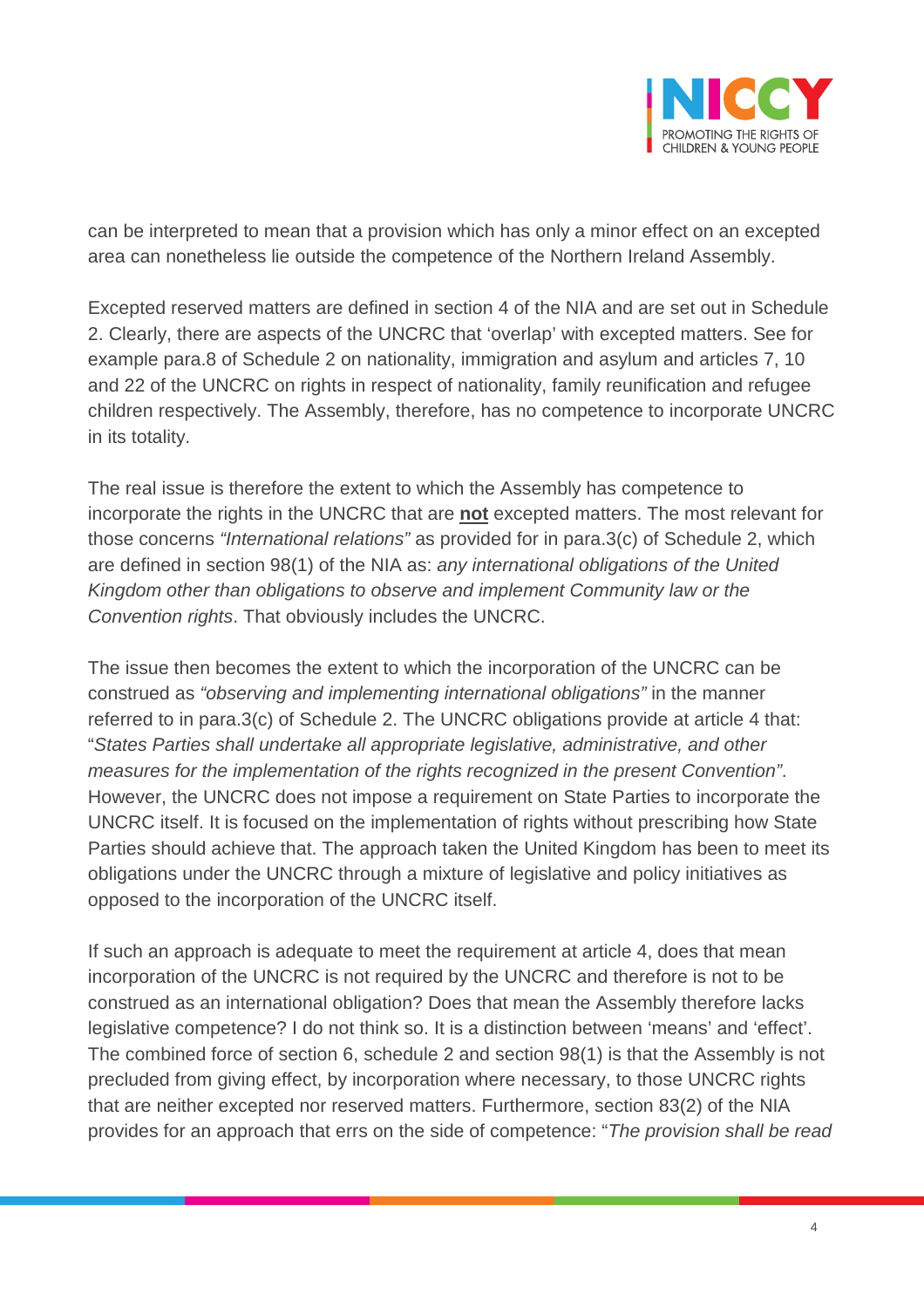

in the way which makes it within that competence or, as the case may be, does not make it *invalid by reason of that section, and shall have effect accordingly".*

## **Relationship between the UNCRC and the Human Rights Act 1998 in Northern Ireland law**

Section 2 of the Human Rights Act 1998 ("HRA") requires courts to take account of the jurisprudence of the European Court of Human Rights ("ECtHR"). In the *ZH (Tanzania)* case the Supreme Court interpreted the jurisprudence of the ECtHR as requiring the UNCRC to be considered when a child's article 8 rights were engaged. Hence, in this indirect manner the UNCRC finds itself as an aid to courts considering the extent of the rights a child has under article 8 of the ECHR.

That approach had already been adopted in Northern Ireland. See Weatherup J in *Re TP (a minor by his father and next friend)'s Application for Judicial Review* [2005] NIQB 64, para.29:

*In interpreting art 8 rights the Court will take into account relevant international obligations. R (on the application of P and Q) v. Secretary of State for the Home Department [2001] EWHC Admin 357, [2001] 2 FLR 383 … At para 33 Lord Woolf CJ accepted that while the United Nations Convention on the Rights of the Child (UNCRC) was not part of domestic law, the obligations under the UNCRC were relevant because (a) they could inform the Court's decision, and (b) they are taken into account by the European Court of Human Rights when applying art 8 and therefore in accordance with s 2(1) of the Human Rights Act 1998 have a place in the interpretation of Convention rights.*

*Nevertheless the Centre [JJC] and the Court should in any event address the applicant's Convention rights in the light of the international obligations that include the best interests of the applicant as being a primary consideration. All of the aspects of the international obligations may be described for shorthand purposes as the welfare principle … Accordingly all of the above matters inform the approach to Article 8, and that includes what has been labeled as the welfare principle arising from the international obligations.*

There has been subsequent Northern Ireland jurisprudence since the *TP* and *ZH (Tanzania)* cases recognizing the relationship between the UNCRC and the HRA. See *Re JR 38* [2013] NIQB 44 concerning the judicial review by a child of the PSNI's decision to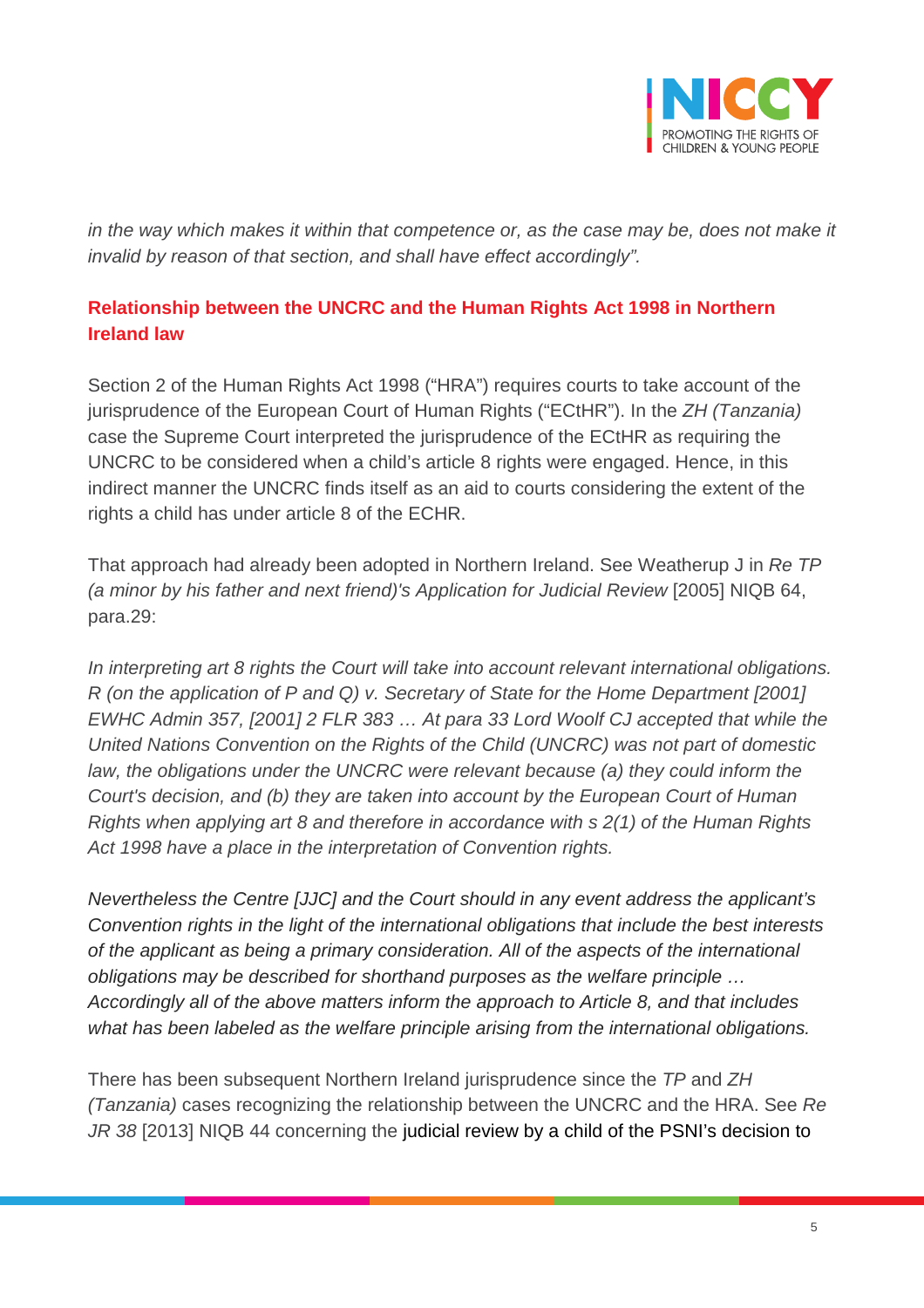

release to local newspapers for publication images of those suspected of being involved in sectarian rioting and violent offending at an interface area in 2010. It was argued that the publication of the photographs constituted a breach of the child's rights under article 8 of the ECHR and that in interpreting those rights it was necessary to have regard to the protections for children contained in the UNCRC. Morgan LCJ accepted that proposition, para.25:

*Neither the UNCRC nor the Beijing Rules are justiciable as a matter of domestic law but it is common case that both inform the rights and values protected by Article 8 ECHR. Article 3 UNCRC provides that in all actions concerning children the best interests of the child shall be the primary consideration. Article 40 UNCRC recognises the desirability of reintegrating into society every child alleged to have infringed the criminal law and specifically guarantees the right to have the child's privacy fully respected at all stages of the proceedings.*

That use of the UNCRC as a guide to interpret rights under HRA has been extended to other domestic provisions affecting children. In *JR 70's Application for Judicial Review* [2014] NIQB 5 Stephens J cited article 3(1) of the UNCRC which requires that in *"all actions concerning children, whether undertaken by public or private social welfare institutions, courts of law, administrative authorities or legislative bodies, the best interests of the child shall be a primary consideration"*.

### **Conclusion**

The incorporation of UNCRC rights into the domestic law of Northern Ireland will enable those rights to be enforced as entitlements rather than simply used as aids to the interpretation of existing rights.

However, the Assembly does not have the legislative competence to incorporate the entirety of the UNCRC into Northern Ireland law but neither does the Westminster parliament. The Assembly could though incorporate those aspects that are within its devolved powers.

Should it do so it is unclear what impact that would have on the interpretation and development of rights under the ECHC and the relationship between UNCRC and the HRA.